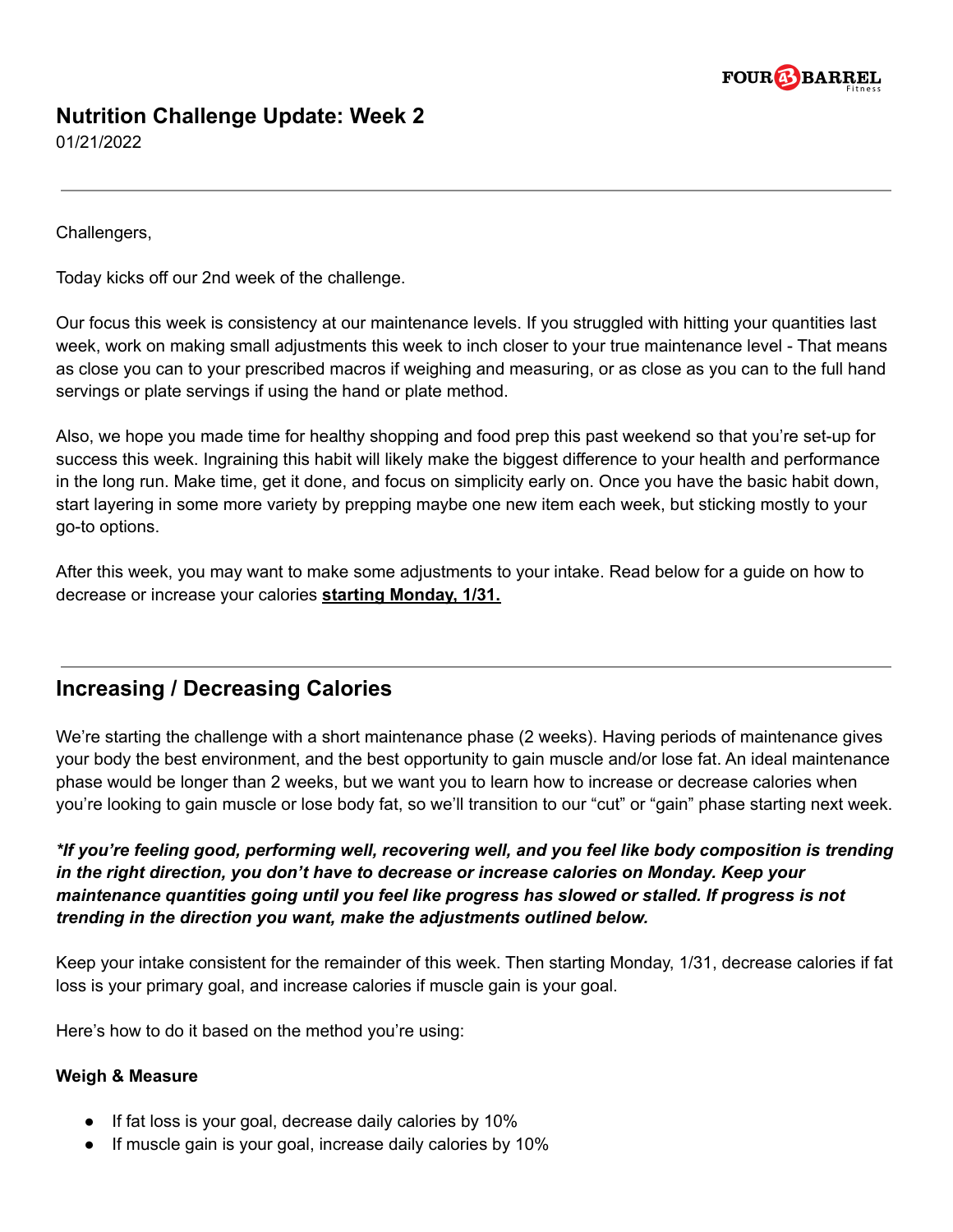

● Keep protein levels the same. Decrease or increase carbs and fat equally.

Here's an example of an individual whose maintenance level is 2000 cal / day, and their goal is to lose fat:

- $\circ$  2.000 cal  $*$  10% = 200 cal
- So reduce carbs by 100 cal, and reduce fat by 100 cal
- Carbs have 4 cal per gram. Fat has 9 cal per gram.
- $\circ$  100 / 4 = 25g carbs, and 100 / 9 = 11g fat.

The person in this example would *reduce* their daily carb intake by 25g, and their fat intake by 11g. If muscle gain was their goal, they would do the same math, but *add* 25g of carbs and 11g of fat to their daily intake.

### **Hand Method**

If you're using the hand method. Reduce or increase daily intake by  $\frac{1}{2}$  meal.

- Females Reduce (for fat loss) or increase (for muscle gain) by  $\frac{1}{2}$  palm protein,  $\frac{1}{2}$  hand carbs,  $\frac{1}{2}$  fist veggies, ½ thumb fat.
- Males Reduce (for fat loss) or increase (for muscle gain) by 1 palm protein, 1 hand carbs, 1 fist veggies, 1 thumb fat.

#### **Plate Method**

Adjustments with this method are the least exact, but flexibility and ease of use are the bigger benefits here. Here are a few things to try:

- Keep protein consistent (don't change quantity), and cover a smaller portion of your plate with starchy carbs and fat. Veggie quantity can remain the same because the caloric load is very low.
- Start using smaller plates or bowls for fat loss. Bigger plates for muscle gain.
- Remove (for fat loss) or add (for muscle gain) a snack at some point of the day.

### **Regardless of method…**

The goal with any of these methods is to have consistency with full maintenance levels for some period of time, and then to decrease or increase your intake by a small amount (typically 200-300 calories). Consistency is still key. This will put you at enough of a caloric deficit (for fat loss) so that you maintain most of your lean tissue while still losing fat.

If you reduce calories too quickly, or by too much, you'll still lose fat, but you'll start losing muscle as well. Also, your metabolism will trend to the severe deficit more quickly - leading to a quicker plateau.

The same holds true for muscle gain. Too big of an increase will add muscle, but it will likely put on fat at a quicker rate than desired. A caloric surplus is what the body needs to build muscle, but the goal is to operate at a slight surplus so that most of those calories are converted into muscle and not fat.

After making your first adjustment on Monday (1/31), **stay as consistent as you can with that new level for at least another two weeks.** If progress is continuing in the right direction, don't make an adjustment again